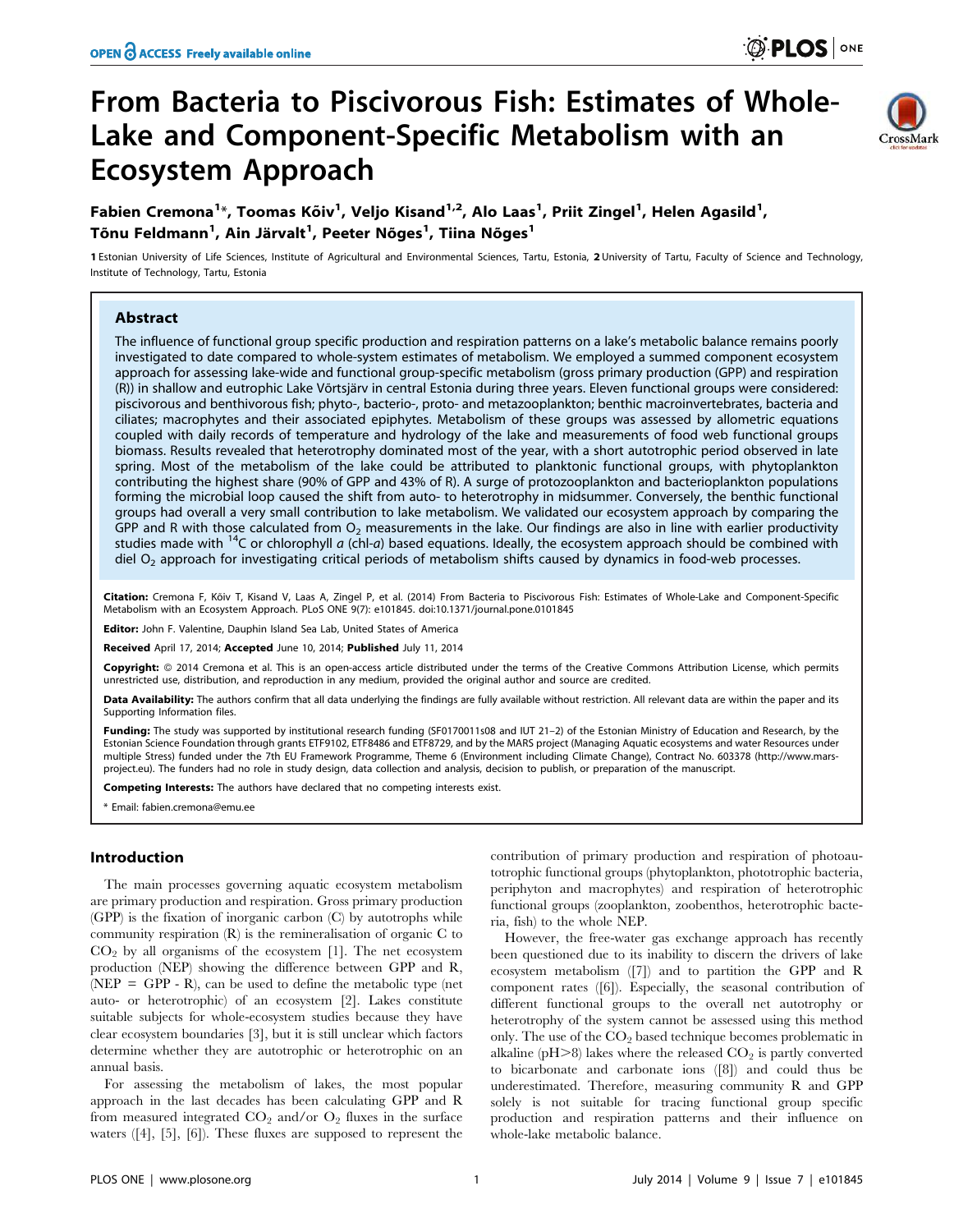The summed component ecosystem approach (hereafter ''ecosystem approach'', [9]) is necessary for addressing these shortcomings. This method enables partitioning the metabolism into component-specific parts and offers also a robust estimate of whole-lake metabolism, especially if combined with in-lake shortterm rate measurements ([10]). However, the ecosystem approach requires detailed information about biomass of various functional groups in a lake [9] and, ideally, a good temporal resolution. For these reasons, this approach has been seldom used, and even then a fine temporal resolution of groups' metabolic rates has been often missing, so that only steady state models unable to depict the seasonal dynamics of functional group contribution to lake metabolism could be developed ([11]).

The large eutrophic hemiboreal Lake Võrtsjärv (Estonia) constitutes an ideal subject of a dynamic ecosystem approach for three reasons. Firstly, biomasses of different functional groups have been measured monthly in this lake since the 1960s and extensive metabolism studies have been carried out since 2009. Secondly, despite its large surface area  $(270 \text{ km}^2)$ , Võrtsjärv is a very homogeneous system with a continuously mixed water column and little to no differences in temperature, concentrations of nutrients, and oxygen between lake zones ([12]). Thirdly, metazooplankton is able to graze only a small fraction of the organic matter produced by phytoplankton in this lake giving a particular importance to the microbial loop in mineralization processes ([13], [14]). Microbes have higher specific metabolic rates (i.e. they decompose more organic matter to  $CO<sub>2</sub>$ ) than metazoans, implying that lakes dominated by microbial loop consumers should thus be more heterotrophic than lakes where metazoans are the main consumers ([15]).

Our objective was to compare the whole-lake and functional group specific carbon metabolism in Võrtsjärv. We employed an original method based on biomasses and allometric equations for food web functional groups coupled with daily records of water temperature and hydrology. The following functional groups were considered: piscivorous and benthivorous fish; phyto-, bacterio-, proto- and metazooplankton; benthic bacteria, ciliates and invertebrates, macrophytes and their associated epiphytes. Our working hypothesis was that phytoplankton and microbial loop consumers (protozooplankton and heterotrophic bacterioplankton) make up the majority of lake metabolism.

#### Methods

#### Site description

Võrtsjärv is a large (270 km<sup>2</sup>), eutrophic (average concentrations of chl-a 31 mg m<sup>-3</sup>, total phosphorus 50 mg m<sup>-3</sup>, total nitrogen 1400 mg m<sup>-3</sup>) lake located in Central Estonia (58°05'- $58^{\circ}25'$  N and  $25^{\circ}55'$  -26 $^{\circ}10'$  E). The catchment area of the lake is 3104  $\text{km}^2$  of which 40% (1313  $\text{km}^2$ ) is used for agriculture, followed by agricultural drained lands (799 km<sup>2</sup>, 26.6%), forest (749 km<sup>2</sup>, 24%), and bogs (243 km<sup>2</sup>, 8%). The lake itself is shallow, with mean depth of 2.8 m and maximum depth 6 m. The water is alkaline (pH 7.5–9). Due to its shallowness and large windexposed area, Võrtsjärv is mixed and highly turbid. Water transparency by Secchi depth does not exceed 1 m during the ice-free period. Water-level fluctuations are considerable with an average amplitude of 1.4 m and a maximum range of 3.2 m ([16]). Community composition of plankton, fish and macrophytes can be found in the references provided in corresponding sub-sections and in tables S1 and S2.

#### Study design

We chose an ecosystem approach ([17]) for determining Võrtsjärv net ecosystem productivity which can be summarized by the following equation:

$$
NEP_{\text{\}} = GPP_{\text{\}} - R_{\text{\}}
$$

with GPPlake and Rlake being, respectively, whole-lake gross primary production and biological mineralization of carbon (total respiration). Positive NEP<sub>lake</sub> values (GPP<sub>lake</sub>  $>$  R<sub>lake</sub>) indicate that the lake is autotrophic, negative  $NEP_{\text{late}}$  values ( $GPP_{\text{late}} < R_{\text{late}}$ ) denote that the lake is heterotrophic and decomposes more organic matter than it produces. Benthic primary production (PP) by periphyton can be considered negligible in Võrtsjärv because the compensation point  $(< 2 \text{ m}, [18])$  lies higher than mean depth  $(2.8 \text{ m})$ . In Võrtsjärv, the majority of PP is made by planktonic cyanobacteria ([19], [20]). Diatoms are also present but mostly as planktonic species and might dominate during very short periods just after ice-off. Thus epipelic and epipsammic PP are assumed to be very low as it is generally observed in turbid lakes [21]. Respiration by planktivorous fish can also be omitted because this functional group always represents a tiny  $\langle \leq 1.5\% \rangle$  fraction of fish biomass in Võrtsjärv [22]). Emergent and floating-leaved macrophytes metabolism was not taken into account for lake carbon metabolism assessment for two reasons: (I) most of the assimilatory and respiratory  $CO<sub>2</sub>$  exchange of emergent and floating-leaved vascular plants is directly with the atmosphere, and most of plant remains are decomposed in the beach ridge; (II) the uncertainty of the contribution of emergent macrophytes to lake metabolism is further increased because of water level changes in Võrtsjärv leaving large littoral areas temporarily dry and isolated from the water. Thus, only phytoplankton, submerged macrophytes and their associated epiphytes were considered in primary production calculations. For calculating respiration, we took into account all planktonic components (bacterioplankton, phytoplankton, protozooplankton, and metazooplankton), benthic macroinvertebrates, ciliates and bacteria, and also benthivorous and piscivorous fish. Epiphytes were included together with macrophytes to respiration calculations because models generally do not display separate epiphyte respiration rates [23]. GPP<sub>lake</sub> and  $R_{\text{late}}$  can thus be partitioned among the following main functional groups:

 $GPP_{\text{\}}=GPP_{\text{phytoplankton}}+GPP_{\text{macrohytes}}+GPP_{\text{epiphytes}}$ 

and

$$
R_{\text{\}} = R_{\text{\}}\left( \frac{1}{2} + R_{\text{\}} \frac{1}{2} + \frac{1}{2} R_{\text{\}} \frac{1}{2} + \frac{1}{2} R_{\text{\}} \frac{1}{2} + \frac{1}{2} R_{\text{\}} \frac{1}{2} + \frac{1}{2} R_{\text{\}} \frac{1}{2} + \frac{1}{2} R_{\text{\}} \frac{1}{2} + \frac{1}{2} R_{\text{\}} \frac{1}{2} + \frac{1}{2} R_{\text{\}} \frac{1}{2} + \frac{1}{2} R_{\text{\}} \frac{1}{2} + \frac{1}{2} R_{\text{\}} \frac{1}{2} + \frac{1}{2} R_{\text{\}} \frac{1}{2} + \frac{1}{2} R_{\text{\}} \frac{1}{2} + \frac{1}{2} R_{\text{\}} \frac{1}{2} + \frac{1}{2} R_{\text{\}} \frac{1}{2} + \frac{1}{2} R_{\text{\}} \frac{1}{2} + \frac{1}{2} R_{\text{\}} \frac{1}{2} + \frac{1}{2} R_{\text{\}} \frac{1}{2} + \frac{1}{2} R_{\text{\}} \frac{1}{2} + \frac{1}{2} R_{\text{\}} \frac{1}{2} + \frac{1}{2} R_{\text{\}} \frac{1}{2} + \frac{1}{2} R_{\text{\}} \frac{1}{2} + \frac{1}{2} R_{\text{\}} \frac{1}{2} + \frac{1}{2} R_{\text{\}} \frac{1}{2} + \frac{1}{2} R_{\text{\}} \frac{1}{2} + \frac{1}{2} R_{\text{\}} \frac{1}{2} + \frac{1}{2} R_{\text{\}} \frac{1}{2} + \frac{1}{2} R_{\text{\}} \frac{1}{2} + \frac{1}{2} R_{\text{\}} \frac{1}{2} + \frac{1}{2} R_{\text{\}} \frac{1}{2} + \frac{1}{2} R_{\text{\}} \frac{1}{2} + \frac{1}{2} R_{\text{\}} \frac{1}{2} + \frac{1}{2} R_{\text{\}} \frac{1}{2} + \frac{1}{2} R_{\text{\}} \frac{1}{2} + \frac{1}{2} R_{\text{\}}
$$

where  $R_{\text{prish}}$  and  $R_{\text{brish}}$  represent respiration by piscivorous and benthivorous fish, respectively.  $\text{GPP}_{\text{macrophysics}}$  and  $\text{R}_{\text{macrophysics}}$  are the primary production and respiration of submerged vascular plants.

Staehr and Sand-Jensen [5] observed that daily assessments of lake metabolism provide the optimal background for evaluating temporal changes accurately enough. Since most hydrology and temperature data for Võrtsjärv were measured on a daily basis during the ice-free period, we chose a daily increment for calculations, with a total duration of 1095 days (i.e. three complete non leap years) from the  $1<sup>st</sup>$  of January 2009 to the  $31<sup>st</sup>$  of December 2011. This means that for each day, the values of all the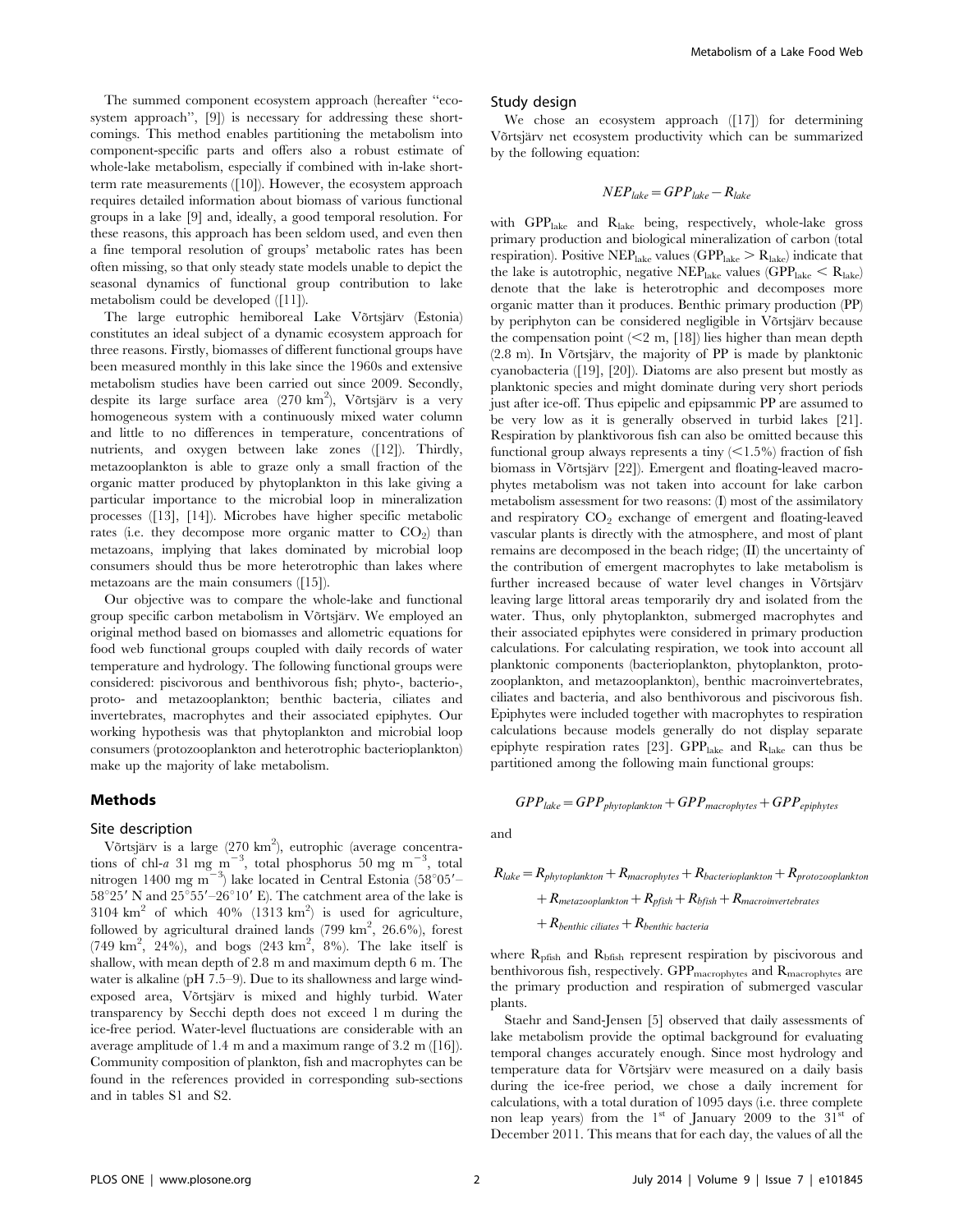equation members described previously would be entered into the equations (2) and (3) so that functional group specific respiration and primary production,  $GPP_{\text{late}}$  and  $R_{\text{late}}$  can be assessed. For the variables that could not be measured daily, an average monthly value was used instead.

# Measurements of lake physical parameters

Daily water level (WLabs, m.a.s.l) data measured at the outlet of the lake was obtained from the Estonian Institute of Hydrology and Meteorology (EMHI). The mean depth of the lake  $(Z_{\text{avg}})$ , water volume, and surface area were calculated from their relationships to the water level as given by [24] and [25]. As lake temperature  $(^{\circ}C)$  measurements are described precisely in Laas et al. [26], the methods are only shortly summarized below. From January 2009 to December 2011, temperature was measured using a multiparameter probe (YSI6600 V2–4). All measurements were done at 1-m depth with 10–15 min intervals, and were then hourly averaged.

#### Sampling of functional groups

No specific permission is required for accessing and conducting research in an Estonian public water body.

Plankton. Unless specified otherwise, water samples were collected in 2009–2011 at monthly interval from the monitoring station near the eastern shore where the water depth corresponded to the mean lake depth. Depth integrated lake water was gathered over the whole water column with a Ruttner sampler, mixed in a 50-L jar and sampled for plankton. For bacterial abundance, 20 mL samples were preserved with 4% (final concentration) formaldehyde. Each sample was filtered onto a black 0.22 mm pore-size polycarbonate filter (Osmonics Inc.) and stored at -21 $\mathrm{^{\circ}C}$ until the analysis. Bacterial abundance was determined by epifluorescence microscoping (Leica DM RB) at  $\times1000$  magnification after staining with DAPI  $(4', 6'$ -diamidino-2-phenylindole; PolySciences Inc.) at final concentration of 10  $\mu$ g mL<sup>-1</sup>. Bacterial cells in 20 fields were counted (always  $n > 200$  cells). At the microscope 50 cells (or more to achieve  $S.E. \le 20\%$ ) per field were sized visually by comparison to the globes of a calibration eyepiece graticule (Patterson Globe and Circle, GI, Eyepiece Graticules Ltd.). Biomass was calculated from the average biovolume of bacterial cells using conversion factors from biovolume to carbon biomass (380 fg C  $\mu$ m<sup>-3</sup> [27]).

For the other planktonic functional groups, 100-mL samples (from 10 L first filtrated through  $48 \mu m$  mesh for metazooplankton) were fixed with acid Lugol's iodine solution [0.5% (vol/vol) final concentration] and identified at the species level. Phyto- and protozooplankton composition and biomass were analysed using Utermöhl's technique ([28]). Cells were enumerated with an inverted microscope at  $\times 400$  magnification. The samples were counted until reaching at least 400 counting units (filaments, cells, colonies) for phytoplankton (which gives a counting error of  $\pm 10\%$ for the total biomass) or the first 20 specimens encountered for each taxon (protozooplankton). Biovolumes of taxa were estimated by assuming simple geometric shapes. Specific gravity of 1.0 g  $ml^{-1}$  was assumed [29] and the biomass was expressed as wet mass. Protozooplankton wet weight ( $\mu$ g L<sup>-1</sup>) was then converted into carbon biomass (mg C m<sup>-3</sup>) by using a conversion factor of 1 g WW =  $0.071$  g C [30].

Metazooplankton was counted under a dissecting microscope in a Bogorov chamber and enumerated at  $60 \times$  magnification. Individual wet weights of rotifers were estimated from average lengths, according to Ruttner-Kolisko [31]. The lengths of crustaceans were converted to wet weights, according to Studenikina and Cherepakhina [32] for nauplii and Balushkina and Winberg [33] for other groups.

Benthos. Bacterial abundance and biomass were measured as described in Tšertova et al. [34], [35]. Sediment cores containing 20 cm thick superficial sediment layer together with 10 cm thick water layer above it were taken with a Willner-type sediment gravity corer and sliced from top down into 2 layers bordered with 0–0.5 cm and 0.5–1 cm sediment depth. Bacterial abundance was determined in 0.5 ml of sediment fixed in glutaraldehyde (final conc. 1%). Prior to counting, the sample was mixed with 2.9 ml filtered (pore size  $0.2 \text{ }\mu\text{m}$ ) lake water, and  $0.6 \text{ }\text{m}$  sodium pyrophosphate (500 mM) was added [36]. Thereafter the samples were sonicated for 5 min at  $4^{\circ}$ C (Bandelin Sonorex Digital 10P, 480W). Gravity sedimented samples were diluted in DMSO at a volumetric ratio of 1:20, stained with SybrGreen I (final concentration  $5 \mu M$ ). Particle counting was done on flowcytometer (BD LSR II, exitation by Solid state Sapphire L1 488 nm, band pass filters 530/30 nm). Abundance was converted to biomass using average carbon content (20 fg C per cell). Data were normalized to sediment dry weight (cells  $g^{-1}$  DW).

Samples for benthic ciliate analysis were collected seasonally between August 2005 and May 2006 using a core sampler. Only the topmost layer (1 cm) was analysed. Samples were fixed with glutaraldehyde (final concentration 1%). Ciliates in the top 1 cm of core samples were enumerated using Utermöhl [28] technique. Samples were diluted to a level at which all ciliate species were easily discriminated from sediment and detritus particles. Samples were analysed using inverted microscope Zeiss Axiovert 100 (400– 600x); the whole counting chamber was surveyed. The conversion factor from biovolume to carbon biomass was 190 fg C  $mm^{-3}$ .

Invertebrate samples were collected monthly in the benthic zone of the lake with a Boruckij-type sampler (a modification of the Ekman grab, grasp area  $225 \text{ cm}^2$ , box height 40 cm). Five replicates from the deepest part of the lake were taken each month. Macrozoobenthos samples were sieved (mesh size 0.3 mm) in situ, sorted alive by eye in laboratory and then fixed in 70% ethanol. After the removal of the exterior moisture on blotting paper, wet biomass of ethanol-fixed animals was estimated on torsion weights (with an accuracy of 1 mg). When possible, the species of animals were identified while, in most cases a higher identification level than genus was used.

Fish. Fish biomass was assessed during fishing campaigns which took place during ice-free periods of autumn 2009–2011 (12 in 2009 and 2011, 11 in 2010). Fishing campaign was authorized by the Ministry of Environment in Estonia (permit numbers: 892706, 959220 and 1036478 for 2009, 2010 and 2011 respectively) and conducted under its guidelines. A bottom trawl (height 2 m, width 12 m, 10–12 mm knot-to-knot mesh size at the cod-end) was employed and towed by a ship for 30 min per haul at a speed of 5.5–6.2  $km h^{-1}$ . Sampling was conducted at midday in the pelagic zone of the lake at 5 different sites covering a cumulative surface of 5.5 ha. Caught fish were immediately killed by stunning in order to minimize suffering and stress. This method is approved by Ministry of Environment in Estonia. Fish were classified into feeding groups according to their main adult feeding mode, literature data, and lake specific preferences (Järvalt et al. 2004). Pike (Esox lucius L.), pikeperch (Sander lucioperca (L.)), perch (Perca fluviatilis L.) and burbot (Lota lota (L.)) were considered piscivorous, whereas eel (Anguilla anguilla (L.)), roach (Rutilus rutilus (L.)), bream (Abramis brama (L.)), white bream (Blicca bjoerkna) and ruffe (Acerina cernua (L.)) benthivorous species. Benthivorous and piscivorous fish species represented between 95 and 99.5% of catches [22].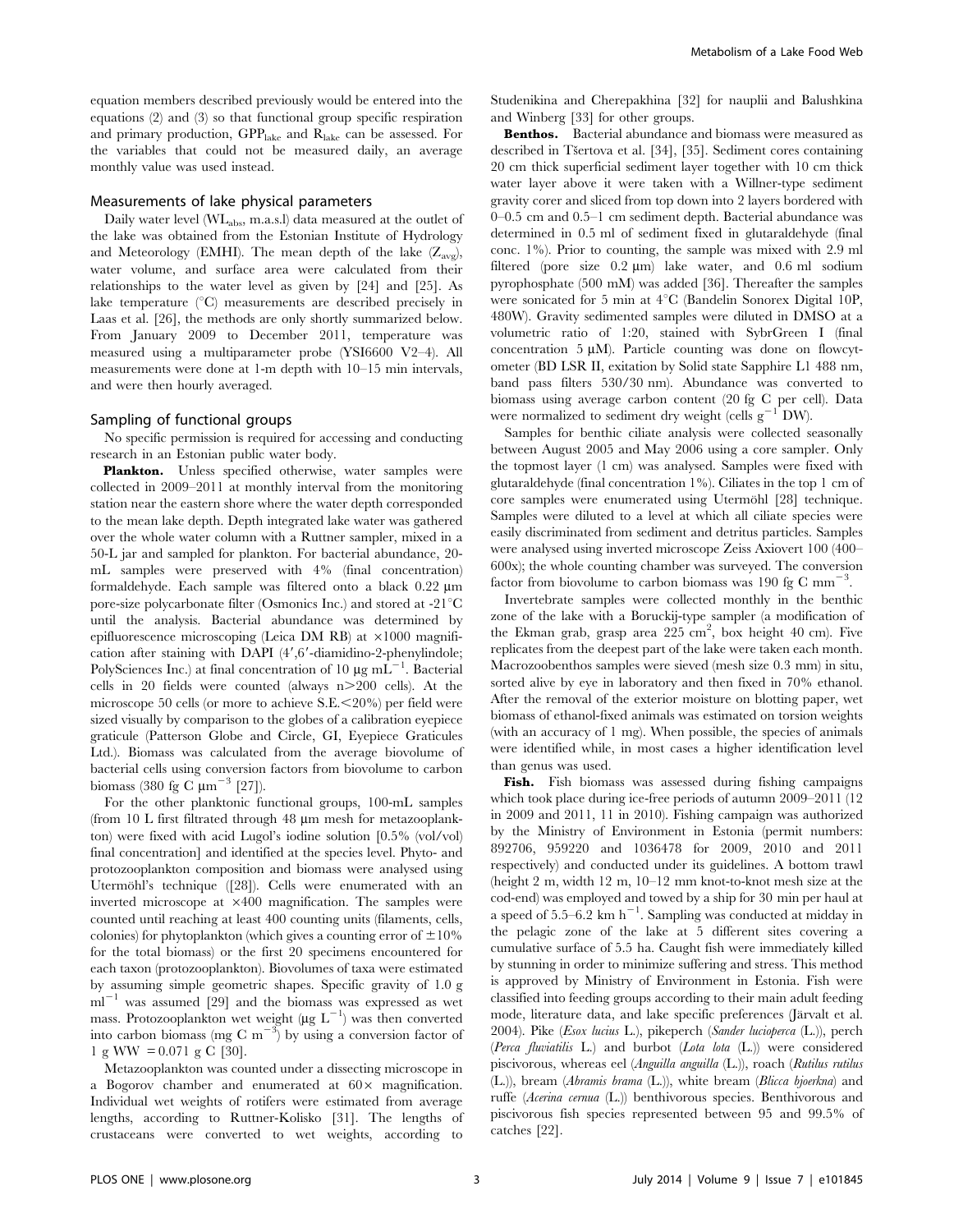#### Calculation of metabolism

Primary production was calculated by methods specified for each primary producer in sections below. For calculating the respiration of unicellular organisms, we used mostly allometric equations, while wet weight taxa-specific relationships were used for multicellular organisms. When necessary, temperature-correction was made to the regressions, assuming a coefficient  $(Q_{10})$  of 1.38 for planktonic algae [37], 1.6 for bacteria [38], 2 for protozoans [30], and 2.25 for metazooplankton [39]. For regressions which yielded results in  $O<sub>2</sub>$  units, the conversion to carbon units was made assuming the gas molar volume of 22.4 L at 1 atm pressure and using a respiratory quotient (RQ) of 1 for plants [40], zooplankton [41] and bacteria [42]. All volume- and surface-specific respiratory C values were then extrapolated, correspondingly, to the lake volume (planktonic functional groups) or surface (benthic functional groups, macrophytes and epiphytes).

Phytoplankton. Phytoplankton primary production (GPPphytoplankton) was estimated using an integral version of the semi-empirical model elaborated by Arst et al. [43]. Chlorophyll a concentration (96% ethanol extract) was analysed spectrophotometrically and calculated according to Lorenzen [44]. The model used as input variables monthly measured chl-a, hourly incoming irradiance, and daily diffuse attenuation coefficient. We assumed that no production was taking place when the lake was icecovered. Smoothing and corrections for modelled results were made as described in Nõges et al. [45]. For respiration (R<sub>phytoplankton</sub>) we multiplied cell-specific respiration rates by the number of cells of each species. For filamentous species, the number of cells was obtained by dividing filament length by mean cell length. For colonial species like Microcystis sp., we used Joung et al. [46] method:

#### $Y=0.00195X+1731$

where Y is the number of cells in a colony and X is the volume of the colony  $(10^5 \ \mu m^3)$ .

For taxa whose cell-specific respiration rates were documented in the literature, we used those (Table 1). If respiration rates were unavailable for a taxon, an allometric regression described in Tang and Peters [37] was employed instead:

# $R=0.0068V^{0.88}$

Where the respiration (R, pL O<sub>2</sub> cell<sup>-1</sup> h<sup>-1</sup>) is a function of cell volume  $(V, \mu m^3)$ . This regression was chosen because it is valid across several orders of magnitude of cell sizes which is the case in phytoplankton communities. Cell volume was calculated for each taxon according to the Nordic algae database [47].

Macrophytes and epiphytes. Sampling and measurement methods are described more thoroughly in Nõges et al. [48] but are briefly summed up here. Hourly primary production of submerged macrophytes and their associated epiphytes was measured *in situ* in summer 2008 with the  $^{14}$ C uptake method on Myriophillum spicatum L. which is the most abundant submerged macrophyte species in Võrtsjärv. Pieces of leaves from upper, middle and lower sections were cleaned from epiphytes by vigorous shaking in a vessel filled with water during 2 min. Hourly PP was converted to daily PP (mg C  $g^{-1}$  day<sup>-1</sup>) using the following equation from Nõges and Nõges [49]:

$$
PP_{day} = PP_{hour} / (0.23 - (8.9 \times 10^{-3} DL))
$$

Were DL is the number of hours of daylight. Both macrophytes' and epiphytes' PP (GPP<sub>macrophytes</sub>, GPP<sub>epiphytes</sub>) were expressed from dry weight biomass of macrophytes in August or September. For winter months (January to March) we assumed that macrophyte biomass was 50% of that in September [23]. Values of other months were obtained by exponential fitting of these measured data [23]. The estimated area covered by submerged macrophytes  $(15\%, 48)$  was multiplied by the  $PP<sub>day</sub>$  for assessing whole lake  $GPP_{\text{macrobytes}}$  and  $GPP_{\text{epipbytes}}$ .

Respiration of submerged macrophytes (Rmacrophytes) and their associated epiphytes (g  $O_2$  g  $DW^{-1}$  day<sup>-1</sup>) was calculated with the following biomass and temperature dependent regression used by Plus et al. [23]:

$$
R = B(0.004^{e0.161T})\lim(O_2)
$$

Where B is the macrophyte biomass (g DW  $m^{-2}$ ), T is daily average water temperature (°C), and lim  $(O_2)$  – a limitation function for the macrophyte respiration since respiration rates of primary producers decrease with the concentration of dissolved oxygen:

$$
lim(O_2)=O_2/(O_2+KO_2)
$$

 $KO<sub>2</sub>$  is the half-saturation coefficient whose value is fixed at  $5 \text{ gO}_2 \text{ m}^{-3}$ . Dissolved O<sub>2</sub> data for 2009 to 2011 was obtained from high-frequency measurements (see [26] for the measurement procedures).

|  |  |  |  | Table 1. Methods used for assessing phytoplankton respiration and cell size. |  |  |
|--|--|--|--|------------------------------------------------------------------------------|--|--|
|--|--|--|--|------------------------------------------------------------------------------|--|--|

| Taxon                     | Cell respiration value (pg C day <sup>-1</sup> ) | <b>References</b> | Cell size estimation     | <b>References</b>        |
|---------------------------|--------------------------------------------------|-------------------|--------------------------|--------------------------|
| Aphanizomenon spp.        | 2.3                                              | $[72]$            |                          | $\overline{\phantom{a}}$ |
| Limnothrix spp.           | 0.13                                             | $[73]$            | $\overline{\phantom{a}}$ | $\overline{\phantom{a}}$ |
| Oscillatoria spp.         | 0.13                                             | $[73]$            | $\overline{\phantom{a}}$ | $\overline{\phantom{a}}$ |
| Planktolyngbya spp.       | 0.13                                             | $[73]$            | $\overline{\phantom{a}}$ | $\sim$                   |
| Microcystis spp.          | 2.16                                             | $[74]$            | Based on colony volume   | $[46]$                   |
| Other phytoplankton taxa* | $R = 0.0068$ V $^{0.88}$                         | $[37]$            | Based on size class      | $[47]$                   |

\*R: respiration rate (pl O<sub>2</sub> cell<sup>-1</sup> h<sup>-1</sup>); V: cell volume (µm<sup>3</sup>). R was then converted into carbon units using a respiration quotient of 1 and a molar volume of 22.4 L at 1 atm.

doi:10.1371/journal.pone.0101845.t001

 $\overline{\phantom{a}}$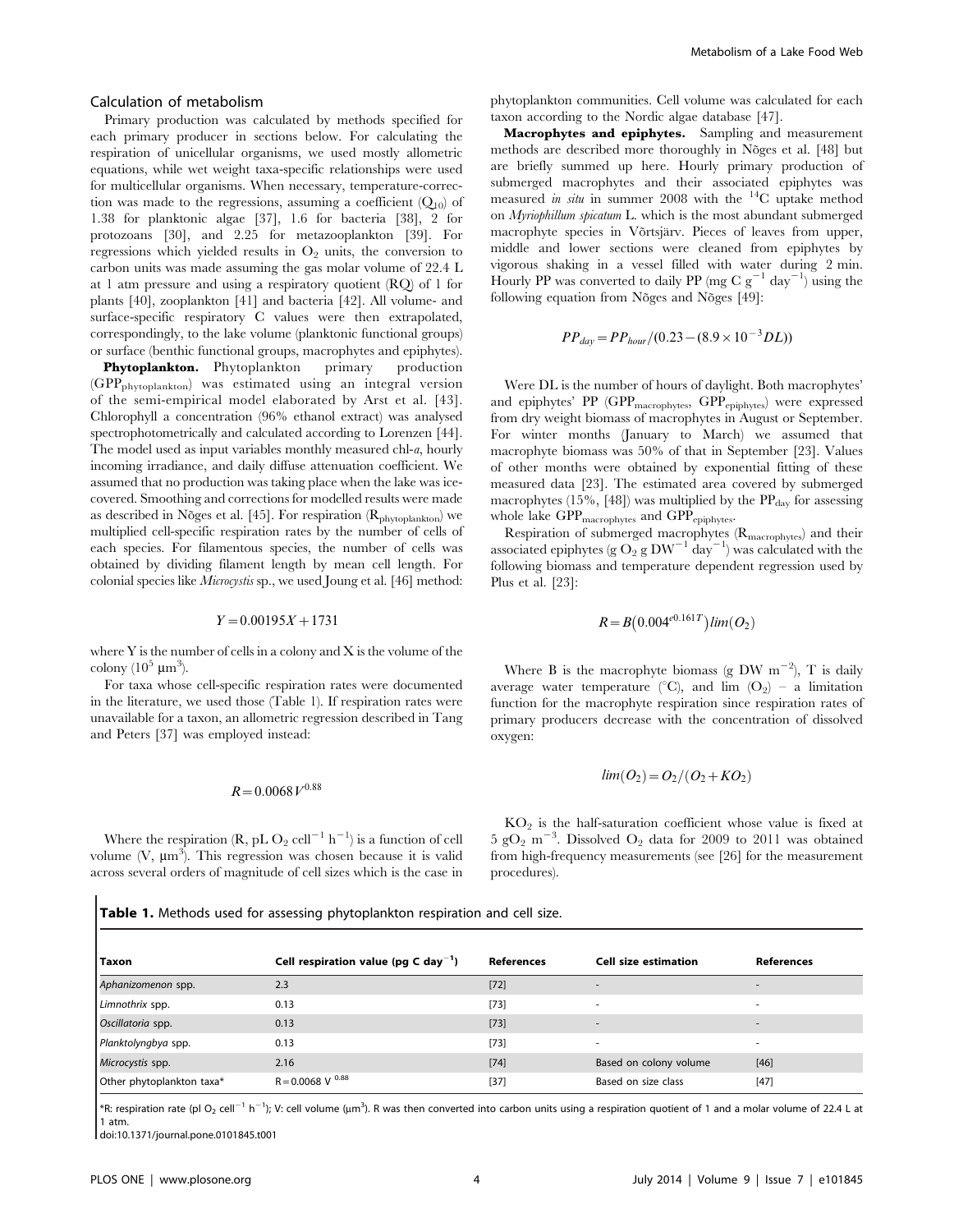**Planktonic and benthic consumers.** The metazooplankton respiration ( $R_{\text{metazooplankton}}$ ; ml  $O_2$  h<sup>-1</sup> g<sup>-1</sup>) was calculated on the basis of relationship with wet weight (W, g):

 $R=0.106 W^{0.796}$  for Rotifera [50]

- $R=0.200 W^{0.777}$  for Copepoda [51]
- $R=0.143 W^{0.803}$  for Cladocera [51]

Protozooplankton and benthic ciliates respiration (R<sub>protozooplankton</sub>,  $R_{\text{benthic ciliates}}$ ; ml  $O_2$  ind<sup>-1</sup> h<sup>-1</sup>) was assessed using Fenchel and Finlay [30] equation:

$$
Log(R) \! = \! -1.8 \! + \! 0.69 Log(V) \! + \! 0.03\, T
$$

Where V stands for individual cell volume (1  $\mu$ m<sup>3</sup> = 1 pg WW  $= 10^{-6}$  µg WW). Only one third of the lake sediment surface offers suitable area for benthic ciliate colonization. In the other parts of the profundal zone the substratum is too compacted [52]. We thus assumed a colonization depth of 2 cm for 1/3 of the lake and 0.5 cm only for the remaining 2/3 averaging a lake-wide depth of 1 cm that is suitable for benthic ciliates.

For bacterioplankton and benthic bacteria respiration (Rbacterioplankton, Rbenthic bacteria) we did not use bacterial growth efficiency because it is too unpredictable for being a reliable proxy for respiration, ranging from  $< 0.05$  to 0.6 [53]. Bacterial respiration was instead calculated with the cell-carbon-content dependent equation modified from Tang and Peters [37] and multiplied by bacterial abundance:

$$
Log(R) = -1.8 + 0.93Log(C) + 0.02T
$$

Where R is the respiration rate (pL O<sub>2</sub> cell<sup>-1</sup> h<sup>-1</sup>) and C is the carbon content of a cell (pg C cell $-1$ ).

For macrozoobenthos, the three dominant macroinvertebrate taxa in Võrtsjärv, which represent the overwhelming biomass of the benthos biomass [54] were considered: Chironomidae, Oligochaeta, and Unionidae. Respiration of macroinvertebrates (Rmacroinvertebrates) was calculated with respiration rates for these taxa reported by Jónasson [55]. We chose to use respiration rates corresponding to air saturation conditions because Võrtsjärv water column is constantly mixed and seldom experiences hypoxia. These rates are 29.9, 13.1 and 16.8  $\mu$ L O<sub>2</sub> g ww<sup>-1</sup> h<sup>-1</sup> for Chironomidae, Oligochaeta and Unionidae, respectively.

Fish. Biomass of piscivorous and benthivorous fish obtained from the 2009–2011 annual results of fishing campaigns (see above and [22]) was converted into dry weight (DW) biomass (g DW  $m$ <sup> $-$ </sup> ), carbon units (g C m<sup>-2</sup>) and respiration ( $R_{\text{bfsh}}$ ,  $R_{\text{pfish}}$ ; g C  $m^{-2}$  d<sup>-1</sup>) using conversion factors of 0.2, 0.492 and 0.033 respectively, provided by Andersson and Kumblad [11].

#### Data treatment and model validation

Missing data were interpolated with the closest monthly values. Before display, GPP and R data were transformed with exponential trend smoothing (StatSoft, Inc. (2011) STATISTICA data analysis software system, version 10 [www.statsoft.com\)](www.statsoft.com). Validation of the model was done with two different methods. Firstly, the calculated GPP and R were plotted with GPP and R values calculated by Laas et al. [26] in the same lake with  $O_2$ fluxes method (Cole et al 2000) during the ice-free period. Secondly, planktonic respiration calculated with our method was compared with models of planktonic respiration from del Giorgio and Peters [40] and Duarte and Agusti [56]. For these two models R was predicted based on either chl-a [40] or GPP [56].

# Results

#### Biomasses of planktonic functional groups

Lake-wide planktonic group biomasses exhibited seasonal variation across five orders of magnitude (Fig. 1, Table 2). Biomasses were low in the early spring and high during the rest of the ice-free season. Phytoplankton built up by far the largest average biomass  $(1.9 \ 10^6 \text{ kg C}$  lake-wide). The organisms of the microbial loop, protozooplankton and bacterioplankton, represented the largest groups of consumers with 137 and 90  $10^3$  kg C respectively. Biomass variation was huge on a seasonal basis, often spanning three orders of magnitude for protozooplankton. Metazooplankton biomass was the lowest among planktonic functional groups, with an average of only 20  $10^3$  C lake-wide.

#### Lake metabolism

Võrtsjärv was generally heterotrophic, with annual average  $R<sub>late</sub> exceeding GPP<sub>late</sub> during the three years of study (Fig. 2).$ There was a clear seasonal pattern, wherein net autotrophy lasted only for a short period in late spring to early summer and corresponded to a stronger increase of  $GPP<sub>late</sub>$  relative to  $R<sub>late</sub>$ during this period. Yearly variations of metabolism were low compared to seasonal changes. GPPlake slightly declined between 2009 and 2011 while respiration showed the reverse trend during the same period. The lake changed thus from weakly heterotrophic in 2009 to strongly heterotrophic in 2010 and 2011 mostly because of greater oxygen demand of protozooplankton. GPP and R calculated with the ecosystem approach were strongly correlated with GPP and R obtained by  $O_2$  fluxes method (Fig. 3). The relationship was especially strong for GPP  $(R^2 = 0.46)$ , but showed a considerable coincidence also for R  $(R^2=0.29)$ .

# Primary production and respiration of functional groups

The metabolic activity in Võrtsjärv was clearly dominated by planktonic functional groups (Table 2, Fig. 4). Organic matter was produced mainly by phytoplankton (GPP<sub>phytoplankton</sub>, avg. 164  $10^3$  kg C day<sup>-1</sup>), followed by macrophytes (GPP<sub>macrophytes</sub>, avg. 16  $10^3$  kg C day<sup> $-1$ </sup>). The contribution of epiphytes was much lower (GPP<sub>epiphytes</sub>, 0.04  $10^3$  kg C day<sup>-1</sup>; Table 2). Phytoplankton was also the dominant functional group in respiratory processes as RPhytoplankton constituted on average 40% of Rlake and more than half of that of the plankton. Submerged macrophyte respiration was less than one-tenth of that of phytoplankton and accounted for 3% of whole-lake R. However, macrophytes had a greater GPP/R ratio than plankton (1.45 compared to 1.28) which indicates a greater relative net production of vascular plants.

Besides phytoplankton, the two most important functional groups in terms of contribution to  $R<sub>late</sub>$  were bacterio- and protozooplankton. The surge of protozooplankton and, to a lesser extent, bacterioplankton oxygen demand were responsible for bringing the lake back to heterotrophy after a short autotrophic summer period. Together these two functional groups respired 2/ 3 of the amount of  $C$  respired by phytoplankton.  $R_{\text{protozooplankton}}$ was coupled to its specific biomass and both variables fluctuated across three orders of magnitude from winter to midsummer. Conversely, metazooplankton contribution to metabolism of the lake was small  $\left( \langle 2\% \rangle \right)$  owing to its low overall biomass. Also the respiration of benthic functional groups was very low both in absolute and relative terms (Fig. 5). Macroinvertebrate and ciliate contributions were negligible (1%) on the whole-lake basis, with bacteria being the only benthic functional group to contribute up to 8% of the whole-lake metabolism. The share of fish was approximately  $20\%$  of the  $CO<sub>2</sub>$  respired in Võrtsjärv, with the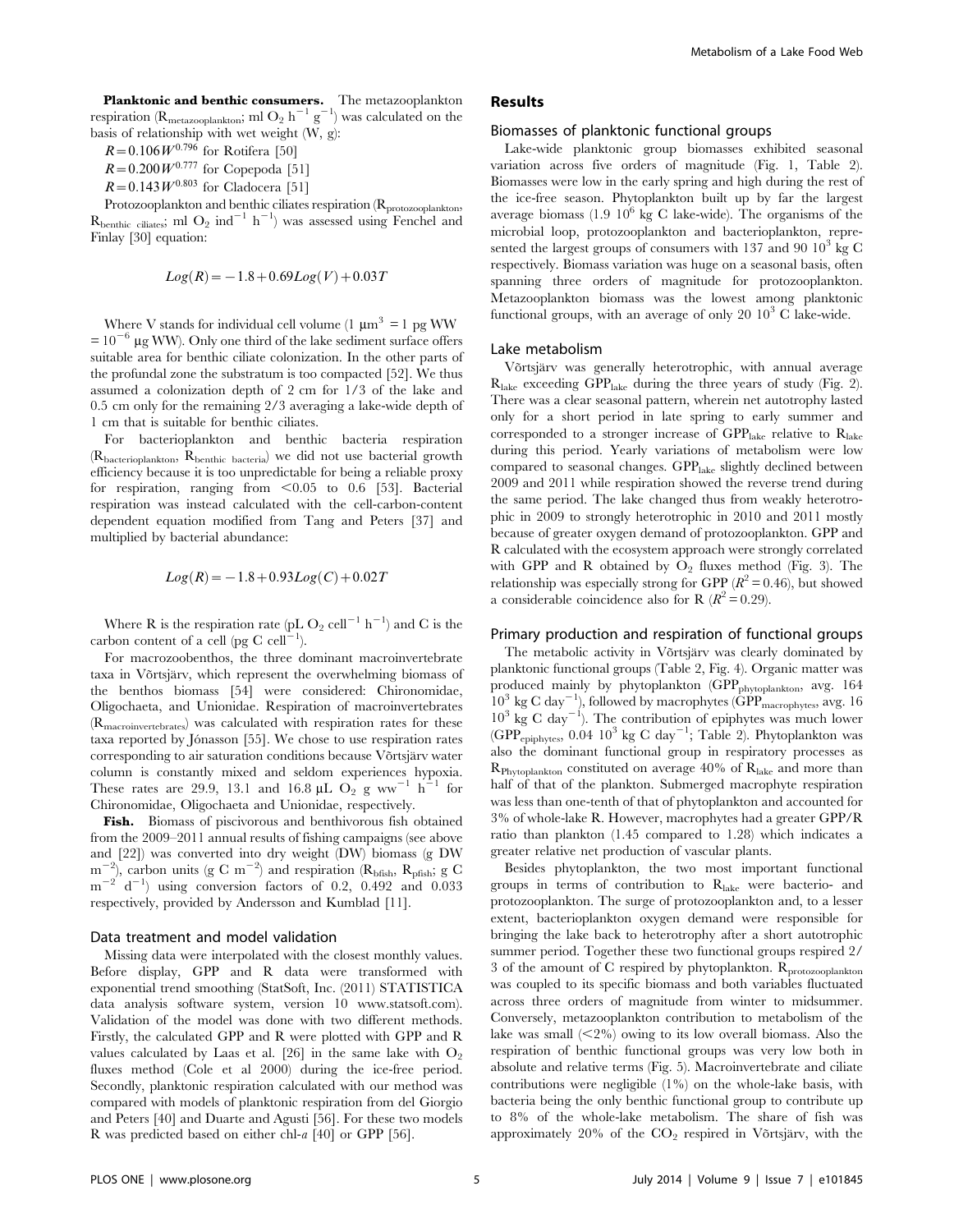

Figure 1. Dynamics of lake-wide functional groups biomass (10 $^3$  kg day $^{-1}$ ) during the 2009–2011 period Biomass values are shown on a logarithm scale for clarity purposes.

doi:10.1371/journal.pone.0101845.g001

benthivorous fish contributing four times more than piscivorous fish.

# **Discussion**

#### A heterotrophic plankton-dominated lake

During the three years studied, we found a clear seasonal pattern in Võrtsjärv metabolism. The lake was autotrophic during a short period in late spring 2009 ( $\approx$  60 days) and 2011 ( $\approx$  25 days) and heterotrophic the rest of the time. These findings are supported by those of Laas et al. [26] who reported a similar seasonal switching between autotrophy and heterotrophy although their results were based on water-column DO measurements. However, we have calculated that Võrtsjärv was net heterotrophic on a yearly basis whereas Laas et al. [26] considered it was weakly net autotrophic. Seasonal unbalance of measurements (no winter data) could explain the stronger autotrophy Laas et al. [26] observed in Võrtsjärv compared to this study. GPP<sub>phytoplankton</sub> might also have been underestimated in our study because underice production was not considered by the GPP<sub>phytoplankton</sub> model we used [43]. However transparent ice conditions are uncommon in Võrtsjärv and very short-lived because of fast ice-break-up in spring. Consequently, the underestimation of GPP<sub>phytoplankton</sub> is probably minimal. Our estimates of plankton biomass and primary production are highly reliable as these parameters were monitored in situ during several years.

Though heterotrophy is the norm for unproductive oligotrophic and dystrophic lakes [40], it is generally thought that eutrophic lakes like Võrtsjärv should be autotrophic. As the slope of the power relationship between R (y-axis) and GPP (x-axis) is lower than 1 [56], it leads to a smaller increase of R relative to GPP.

However, Duarte and Agusti [56] considered that the required GPP for switching from net yearly heterotrophy to net autotrophy was 1 g  $O_2$  m<sup>-3</sup> day<sup>-1</sup>, i.e. 468 mg C m<sup>-3</sup> day<sup>-1</sup> using their molar conversion factor of 1.25. Võrtsjärv, with an average GPP of 230 mg C m<sup>-3</sup> day<sup>-1</sup> does not reach this threshold and belongs thus to the presumably heterotrophic group of lakes.

The annual average primary production in Võrtsjärv is similar to the production of eutrophic hemiboreal lakes from Quebec (Lake Waterloo; [57]), Saskatchewan (Lake Katepwa; [58]) and Denmark (Frederiksborg Slotssø; [5]). According to our results, phytoplankton was the main primary producer in Võrtsjärv which is consistent with GPP patterns observed in eutrophic lakes [59]. However, on a whole-lake scale the system is heterotrophic. It means that planktonic and benthic consumers are dependent of the mineralization of not only autochthonous (dead phytoplankton and macrophytes) but also of allochthonous (tributaries) organic matter ([9], [60]). As previous research has demonstrated, the labile fraction of autochthonous dissolved organic carbon (DOC) is high in Võrtsjärv and constitutes a suitable substrate for bacteria growth [61]. Another influx of organic carbon can be provided by allochthonous material derived from the catchment [62]. Indeed, a recent mass-balance study showed that Võrtsjärv receives generally more DOC than it loses through the outflow, meaning that planktonic consumers process this DOC and turn the lake into a DOC sink [63].

Phytoplankton's own production to respiration ratio (GPP/R) was low (1.28). Two factors could explain this observation: firstly, the high turbidity of the lake (average Secchi depth  $\leq 1$  m) severely limits production, constraining the depth of the euphotic zone. Additionally, adverse light conditions favour shade-tolerant species. In case of Võrtsjärv, these species are slow growing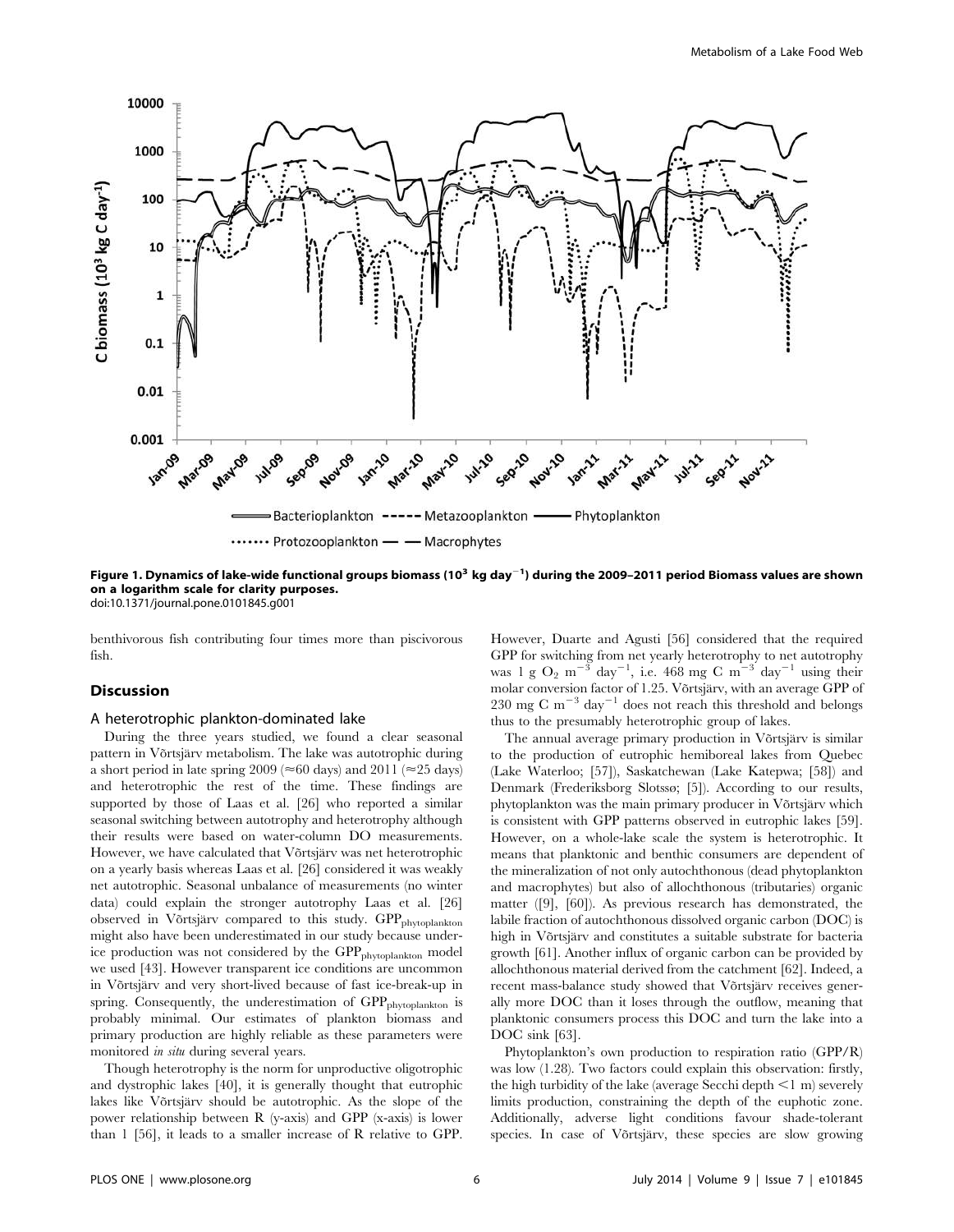| Functional groups                                                                                                            | <b>Biomass</b>  | <b>Biomass</b>       | င်္င                          | ဇွဲ                                                                | ∝                             | ≃                                                                  | R/R <sub>lake</sub> |
|------------------------------------------------------------------------------------------------------------------------------|-----------------|----------------------|-------------------------------|--------------------------------------------------------------------|-------------------------------|--------------------------------------------------------------------|---------------------|
| Plankton                                                                                                                     | $10^3$ kg C     | $g \subset m^{-3}$   | $10^3$ kg C day <sup>-1</sup> | mg C m $^{-3}$ day $^{-1}$                                         | $10^3$ kg C $day^{-1}$        | mg C m $^{-3}$ day $^{-1}$                                         | (96)                |
| Phytoplankton                                                                                                                | 1932 (14-6048)  | $3(0.01-8)$          | $164(0 - 618)$                | 206 (0-715)                                                        | $128(1 - 352)$                | 168 (0-440)                                                        | 43 (3-84)           |
| Bacterioplankton                                                                                                             | $90(0-187)$     | $0.1 (0.001 - 0.24)$ |                               |                                                                    | 42 (0-117)                    | $52(0-142)$                                                        | $20(0-51)$          |
| Metazooplankton                                                                                                              | $20(0-158)$     | $0.03(0.001 - 0.1)$  |                               |                                                                    | $7(0-50)$                     | $8(0.01 - 59)$                                                     | $2(0-10)$           |
| Protozooplankton                                                                                                             | $137(8 - 565)$  | $0.16(0.09 - 0.7)$   |                               |                                                                    | 46 (1-324)                    | 57 (1-410)                                                         | $12(1-50)$          |
| Benthos and littoral                                                                                                         | $10^3$ kg C     | $g C m^{-2}$         | $10^3$ kg C day <sup>-1</sup> | $mg$ C m <sup><math>-2</math></sup> day <sup><math>-1</math></sup> | $10^3$ kg C day <sup>-1</sup> | $mg$ C m <sup>-2</sup> day <sup>-1</sup>                           | (96)                |
| Macrophytes                                                                                                                  | 400 (230-650)   | $10(6-16)$           | $(6 - 0)$ 16                  | 400 (0-2300)                                                       | $11(0.5 - 88)$                | 271 (11-2100)                                                      | $3(0-12)$           |
| Epiphytes*                                                                                                                   |                 |                      | $0.04(0 - 0.1)$               | $1(0-3)$                                                           |                               |                                                                    |                     |
| Benthic macroinvertebrates                                                                                                   | 690 (22-3000)   | $2.5(0.08 - 10.5)$   |                               |                                                                    | $1(0-4)$                      | $4(0.1 - 14)$                                                      | $0.8(0 - 3.5)$      |
| Benthic ciliates                                                                                                             | $7(2-14)$       | $0.02(0 - 0.05)$     |                               |                                                                    | $1(0.5-2)$                    | $4(2-8)$                                                           | $1(0.1-4)$          |
| Benthic bacteria                                                                                                             | $6(0.4 - 14)$   | $0.02(0.001 - 0.05)$ |                               |                                                                    | $2.5(0.1-8)$                  | $9(0.4 - 27)$                                                      | $1.4(0-8)$          |
| Fish                                                                                                                         | $10^3$ kg C     | $g$ C $m^{-2}$       |                               |                                                                    | $10^3$ kg C day <sup>-1</sup> | $mg$ C m <sup><math>-2</math></sup> day <sup><math>-1</math></sup> | (96)                |
| Benthivorous fish                                                                                                            | 400 (3-6)       | $1.53(1.1-2.3)$      |                               |                                                                    | $14(10-23)$                   | $50(38-76)$                                                        | $14(1.2 - 62)$      |
| Piscivorous fish                                                                                                             | $100(50 - 120)$ | $0.3(0.2 - 0.4)$     |                               |                                                                    | $3(2-4)$                      | $10(9-12)$                                                         | $3(0-11)$           |
| ということには、「アンドウエンジング」ということになっている。 アクセント こうしょう アクセント こうしょう こうしょう こうしょうしょうしょうしょうしょうしょうしょうしょうしょう<br>Ranges are given in brackets. |                 |                      |                               |                                                                    |                               |                                                                    |                     |

Table 2. Average calculated biomass, primary production and respiration of Lake Võrtsjärv functional groups during the 2009-2011 period (n = 1095). Table 2. Average calculated biomass, primary production and respiration of Lake Vörtsjärv functional groups during the 2009–2011 period (n = 1095).

\*for respiration calculations macrophytes and epiphytes were considered together.<br>doi:10.1371/journal.pone.0101845.t002 \*for respiration calculations macrophytes and epiphytes were considered together. doi:10.1371/journal.pone.0101845.t002

Metabolism of a Lake Food Web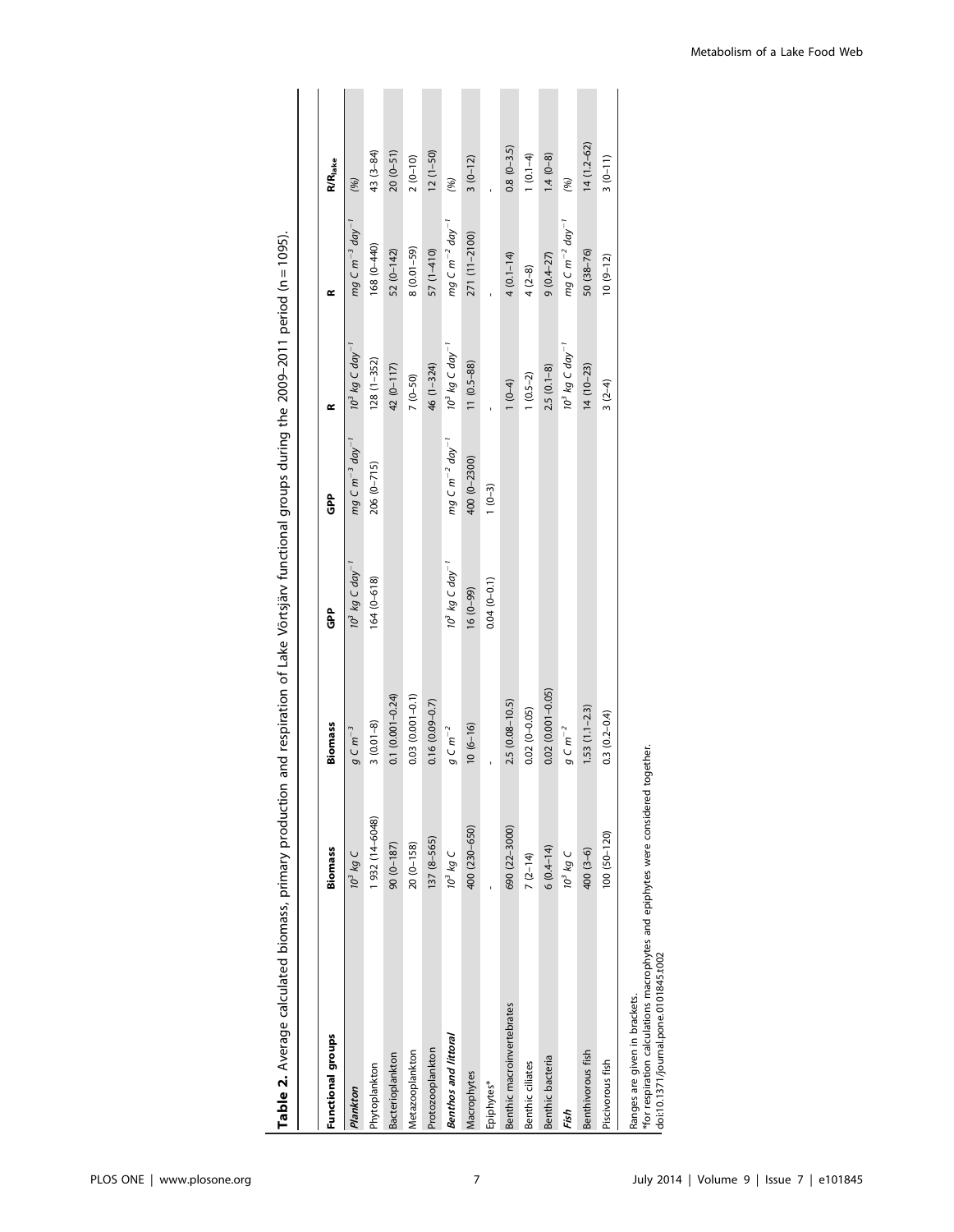

Figure 2. Dynamics of GPP<sub>lake</sub> and R<sub>lake</sub> during the 2009-2011 period calculated with ecosystem approach. Both parameters are expressed in  $10^3$  kg C day<sup>-</sup> . doi:10.1371/journal.pone.0101845.g002

cyanobacteria which have low photosynthetic efficiency compared to larger phytoplankton cells such as diatoms [37].

Macrophyte contribution to the whole-lake GPP, though far from negligible (10%) was much smaller than that observed in clear, benthos-dominated lakes. Andersson and Kumblad [11] reported a proportion of GPP (31%) made by macrophytes in a small  $(0.28 \text{ km}^2)$  oligotrophic Swedish lake that is very similar to the average value (29%) found by Vadeboncoeur et al. [59] in a literature review of 17, mostly small and oligotrophic lakes. Dominance of phytoplankton in Võrtsjärv primary production was more akin to conditions prevailing in turbid and shallow Lake Søbygård in Denmark [21]. We did not take into account epipelic primary production, although it has been reported to account up to 10% of the whole GPP in a turbid lake, but only during temporary clear-water conditions [21] which did not occur in Võrtsjärv. Light-limitation may also be the strongest factor explaining lower-than-expected macrophyte contribution to the metabolism of turbid lakes. Interestingly, the own respiration rates of macrophytes on an aerial basis were the highest among all

functional groups considered in this study. Both GPP/R ratio  $(1.45)$  and the absolute R values we have calculated in M. spicatum were nevertheless in the same range with those reported by Middelburg et al. [64] for macrophyte beds of other species.

# Heterotrophic shift in metabolism caused by microbial loop consumers

The shift towards heterotrophy in midsummer was caused by an increased protozooplankton and bacterioplankton oxygen demand. The mean contribution of bacterioplankton to plankton respiration was indeed twice higher than that reported by Biddanda et al. [65] for lakes with a similar trophic state. The cause of this difference stems from the species composition of phytoplankton in turbid lakes. Phytoplankton in this type of lakes is often dominated by filamentous cyanobacteria which are not suitable food even for large-size zooplankton [66], creating a trophic bottleneck. Consequently the unfavourable feeding conditions have shaped the planktonic crustacean community towards dominance of less efficient small-sized cladocerans and cyclopoid



Figure 3. Scatter plot of GPP (A) and R (B) calculated in our study (GPP<sub>lake</sub>, R<sub>lake</sub>) and measured in Laas et al. [26] (GPP<sub>Laas</sub>, R<sub>Laas</sub>) from DO data during the ice-free seasons of 2009–2011 (n = 480). Parameters are expressed in g C m<sup>-2</sup> day<sup>-1</sup>. doi:10.1371/journal.pone.0101845.g003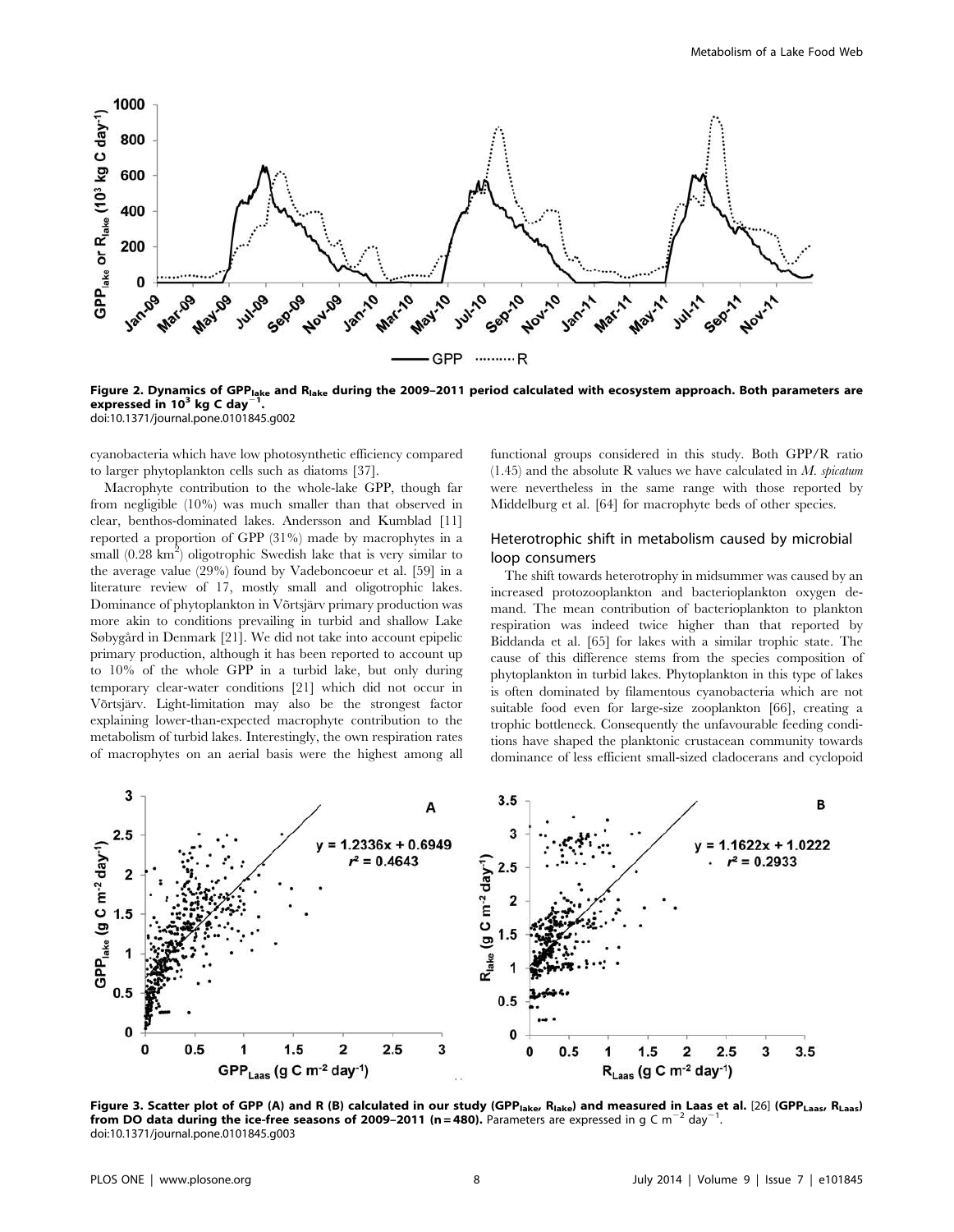

Figure 4. Calculated lake-wide respiration (10 $^3$  kg C day $^{-1}$ ) of plankton functional groups during the 2009–2011 period. doi:10.1371/journal.pone.0101845.g004

copepods. Planktonic primary production is utilized by unicellular organisms such as planktonic bacteria, ciliates, and small rotifers ([67], [68]). These bacteria and protozoans are inefficient consumers with low assimilation rates ([30], [69]) and thus release large amounts of  $CO<sub>2</sub>$  relative to their biomass. These findings illustrate the importance of considering food web structure differences for explaining metabolism gaps between lakes of similar trophic state.

# Low contribution of benthic consumers

The overall very low average contribution of benthic consumers (bacteria, ciliates, macroinvertebrates) to lake metabolism (3%) might appear surprising for a shallow lake where most of the recycling of organic matter is supposed to take place in the benthic zone [70]. This contribution is much lower to what is found in

oligotrophic clear water lakes [11]. Besides a possible underestimation of benthic carbon demand, two factors can explain this discrepancy: benthic macroinvertebrates own metabolic levels are two orders of magnitude lower than those of unicellular organisms (50 and 4500  $\mu \tilde{L} O_2$  g ww<sup>-1</sup> h<sup>-1</sup>, respectively, [71]). Another factor can be the relatively low biomass of benthic consumers in Võrtsjärv compared to neighbouring lakes such as Lake Peipsi [54]. The small standing stock of zoobenthos is likely caused by the abundance of benthivorous fish which build up 70% of fish biomass [22] and 14% of its respiration in this lake (this study). We can thus conclude that the small contribution of benthic consumers to lake metabolism is a result of their low metabolic rates combined with top-down control by predatory fish which maintains low density of these organisms.



Figure 5. Calculated lake-wide respiration (10 $^3$  kg C day $^{-1}$ ) of benthic functional groups during the 2009–2011 period. doi:10.1371/journal.pone.0101845.g005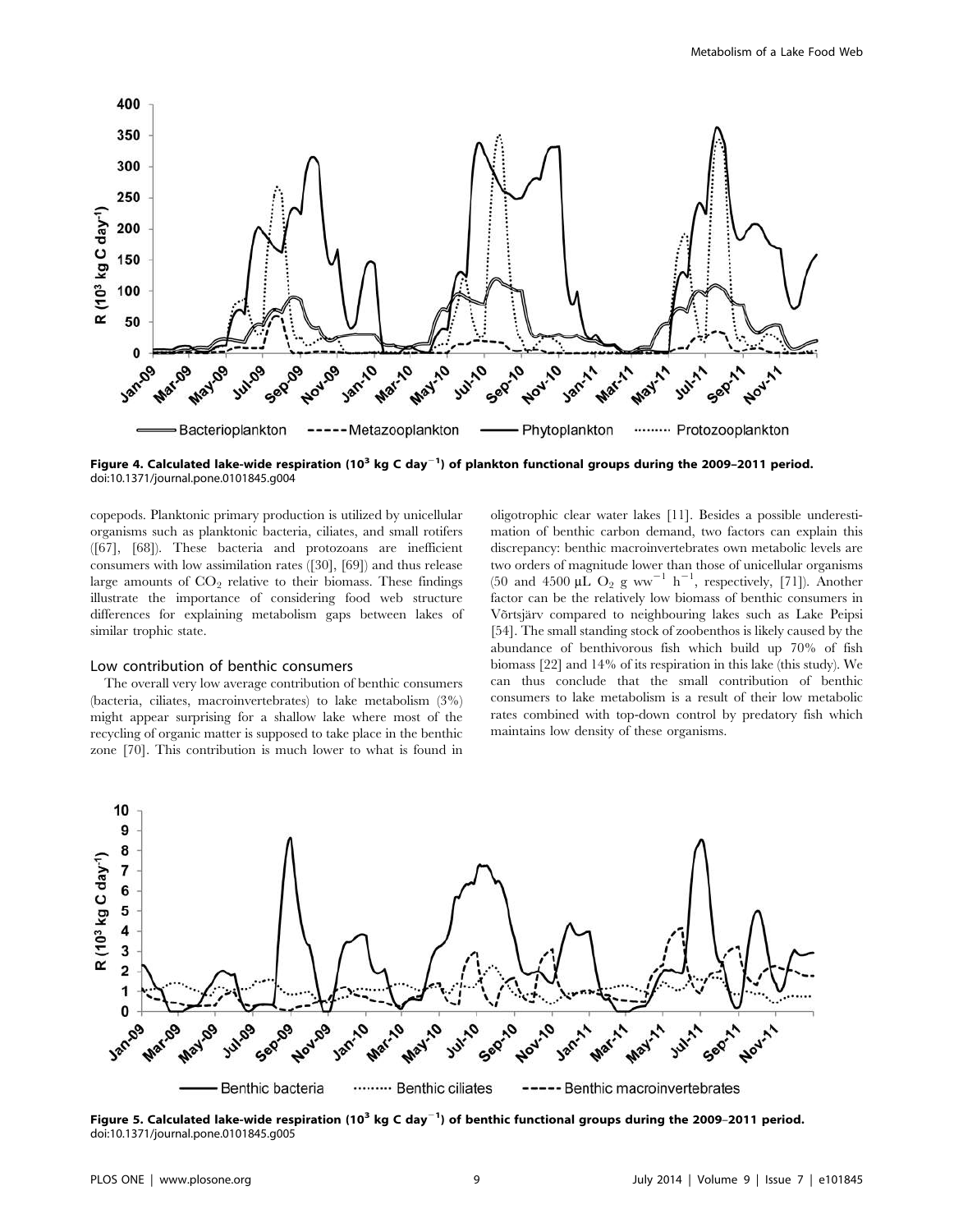#### Model validation

Our ecosystem approach was validated by strong correlations found between the calculated GPP and R values and the already published in situ measurements of GPP and R [26] though only during the ice-free period. A comparison shows that our R values are within the same order of magnitude as those assessed with models by del Giorgio and Peters [40] and Duarte and Agusti ([56] Fig. 6) though generally higher. Higher R yielded by the ecosystem approach can be caused by the biomass peaks of microbial loop organisms observed in summer which are not tracked by the other models.

However, our approach is not free of uncertainties which can originate from functional group sampling, equations used and interpolation of the results to whole-lake surface and volume. Generally, one of the main weaknesses of the ecosystem approach for calculating the carbon budget is the large aggregation error associated with scaling of the values obtained at cell level to the whole ecosystem. In our study two factors minimize sampling and interpolation-related errors: firstly, the homogeneity of Võrtsjärv [12] which is remarkable for such a large lake, and, secondly, the relatively high sampling frequency and duration (monthly during three years) for most of functional groups, especially the planktonic ones. Equation-related errors are more challenging to assess though. Straight-from-literature respiration rates and allometric equations allow only rough estimates of actual respiration rates which are influenced by many more factors than cell size alone. Furthermore, for technical reasons respiration rates of unicellular organisms are extremely hard to assess in nature so that these estimates are often obtained from in vitro metapopulations instead [6]. Finally, there is no guarantee that the respiration rates we used and were measured in different systems, were appropriate for our study site conditions. However, it is difficult to estimate individual errors and their effect on cumulative propagated errors. Estimates of error distributions themselves might require bootstrap Monte Carlo techniques which may yield an unquantified uncertainty [10]. Yet, the most important value for each of the equations we

have used is the functional group biomass, which for many taxa is spanning over several orders of magnitudes. This parameter is also the easiest to measure and the one that is the least subject to errors.

# Conclusion

To our knowledge, this is the first time when such a detailed metabolic balance based on functional group metabolic rates of a lake has been calculated for such a long time period (three years) and with a frequency high enough for noticing monthly trends. This method provided novel information about seasonal contribution of functional groups to the whole-lake metabolism. Of course, caution is needed when using output values resulting from allometric relationships, and relative contributions of individual functional group to the lake metabolic rates are probably more reliable than the absolute values. The ecosystem approach pointed out the high share of phytoplankton in the whole-lake GPP and R, the importance of microbial planktonic consumers in the metabolism, and also the low importance of benthic consumers in C emissions in shallow and turbid lakes. Furthermore, it appears that lake metabolism assessment benefits from a dynamic approach. Indeed, research conducted in highly productive summer period only would have concluded, inappropriately, net autotrophy of the system, though the dynamic approach showed a switching pattern. Ideally, the ecosystem approach can be combined with the diel  $O_2$  approach for investigating metabolism shifts caused by changes in the functional group dominance and food-web processes. Although some of the studied functional groups (both groups of fish) lacked a good temporal resolution, our approach provided more detail for the plankton components which comprise the metabolically most active parts of eutrophic lakes. On the other hand, obtaining such a resolution requires a large amount of information for each component to be taken into account. The ecosystem approach accuracy is thus fully dependent of the degree of knowledge available about lake functional groups.



Figure 6. Comparison of plankton respiration (mg C m $^{-3}$  day $^{-1}$ ) in Võrtsjärv calculated with an ecosystem approach (this study), chl-a-based del Giorgio and Peters [40] and GPP-based Duarte and Agusti [56] equations. In this study Rplankton = Rphytoplankton +  $R_{\text{bacteri}} + R_{\text{protocol}} + R_{\text{metaz}}$ doi:10.1371/journal.pone.0101845.g006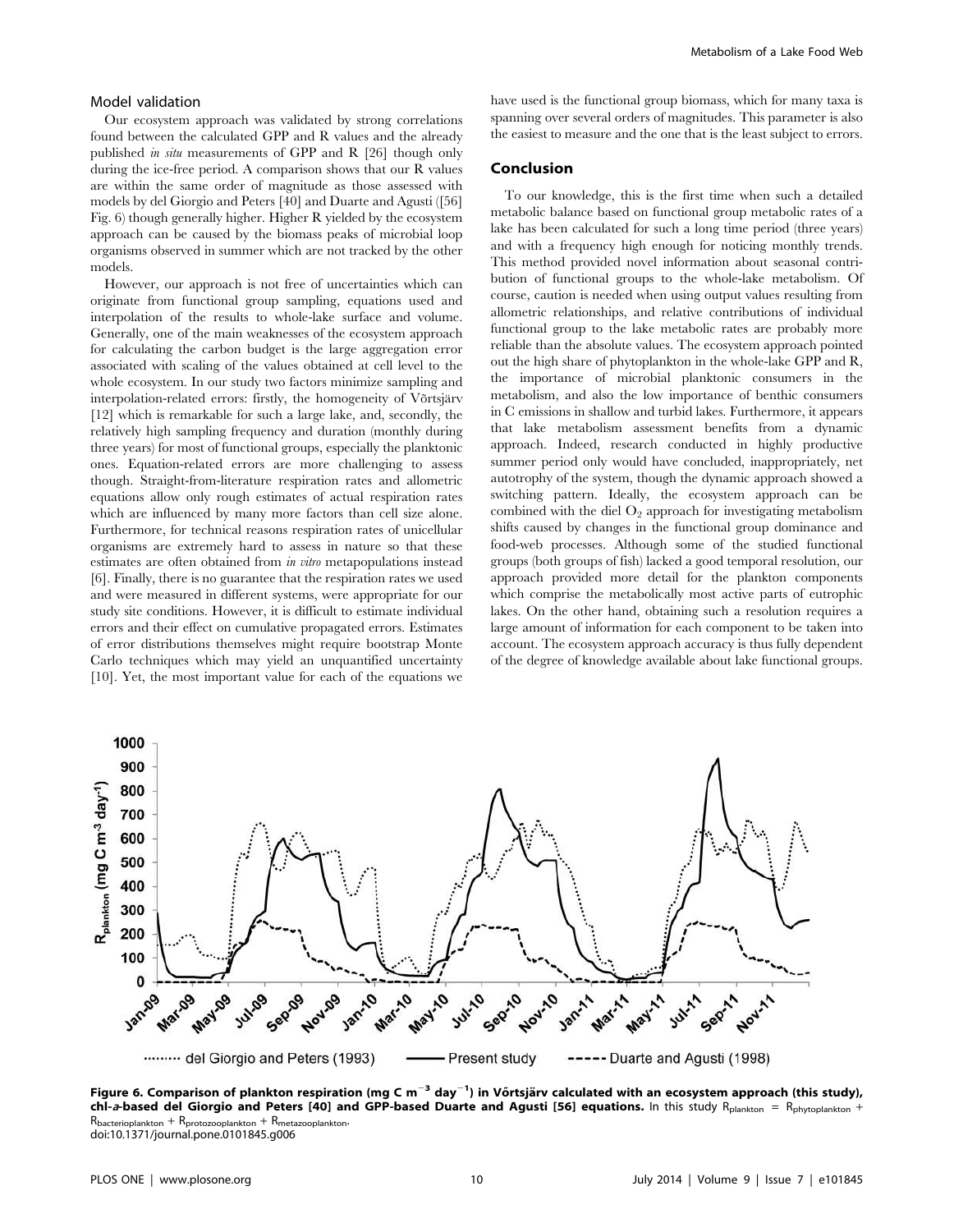Table S1 Parameter database for functional group metabolic measurements.

(XLSX)

Table S2 Composition of benthic and planktonic communities in the 2009–2011 period. (XLSX)

# Acknowledgments

The Estonian Ministry of Environment supported data collection in the state monitoring program. We gratefully acknowledge the water level data

#### References

- 1. Wetzel RG (2001) Limnology: Lake and River Ecosystems, 3rd ed. London: Academic Press. 1006 p.
- 2. Woodwell GM, Whittaker RH (1968) Primary production in terrestrial ecosystems. Am Zool 8: 19–30.
- 3. Vadeboncoeur Y, Vander Zanden J, Lodge DM (2002) Putting the lake back together: reintegrating benthic pathways into lake food web models. BioScience 52: 44–54.
- 4. Cole JJ, Pace ML, Carpenter SR, Kitchell JF (2000) Persistence of net heterotrophy in lakes during nutrient addition and food web manipulation. Limnol Oceanogr 45: 1718–1730.
- 5. Staehr PA, Sand-Jensen K (2007) Temporal dynamics and regulation of lake metabolism. Limnol Oceanogr 52: 108–120.
- 6. Staehr PA, Testa JM, Kemp WM, Cole JJ, Sand-Jensen K, et al. (2012) The metabolism of aquatic ecosystems: history, applications, and future challenges. Aquat Sci 74: 15–29.
- 7. Coloso JJ, Cole JJ, Pace ML (2011) Difficulty in Discerning Drivers of Lake Ecosystem Metabolism with High-Frequency Data. Ecosystems 14: 935–948.
- 8. Hanson PC, Bade DL, Carpenter SR, Kratz TK (2003) Lake metabolism: Relationships with dissolved organic carbon and phosphorus. Limnol Oceanogr 48: 1112–1119
- 9. Andersson E, Sobek S (2006) Comparison of a Mass Balance and an Ecosystem Model Approach when Evaluating the Carbon Cycling in a Lake Ecosystem. Ambio 35: 476–483.
- 10. Kemp WM, Smith EM, Marvin-DiPasquale M, Boynton WR (1997) Organic carbon balance and net ecosystem metabolism in Chesapeake Bay. Mar Ecol Prog Ser 150: 229–248.
- 11. Andersson E, Kumblad L (2006) A carbon budget for an oligotrophic clearwater lake in mid-Sweden. Aquat Sci 68: 52–64.
- 12. Nõges P, Tuvikene L (2012) Spatial and annual variability of environmental and phytoplankton indicators in Võrtsjärv: implications for water quality monitoring. Est J Ecol 61: 227–246.
- 13. Nõges P, Laugaste R, Nõges T (2004a) Phytoplankton. In: Haberman J, Piku E, Raukas A, editors. Lake Võrtsjärv. Tallinn: Estonian Encyclopaedia Publishers. pp. 217–231.
- 14. Nõges T, Agasild H, Haberman J, Kangur A, Kangur K, et al. (2004b) Food webs in Lake Võrtsjärv. In: Haberman J, Pihu E, Raukas A, editors. Lake Võrtsjärv. Tallinn: Estonian Encyclopaedia Publishers. pp. 335-345.
- 15. del Giorgio PA, Cole JJ, Cimbleris A (1997) Respiration rates in bacteria exceed phytoplankton production in unproductive aquatic systems. Nature 385: 148– 151.
- 16. Nõges T (1999) The effect of extreme water level decrease on hydrochemistry and phytoplankton in a shallow eutrophic lake. Hydrobiologia 408/409: 277– 283.
- 17. Lovett GM, Cole JJ, Pace ML (2006) Is net ecosystem production equal to ecosystem carbon accumulation? Ecosystems 9: 1–14.
- 18. Reinart A, Herlevi A (1999) Diffuse attenuation coefficient in some Estonian and Finnish lakes. P Est Acad Sci Biol Ecol 48: 267–283.
- 19. Heinsalu A, Luup H, Alliksaar T, Nõges P, Nõges T $\left( 2008\right)$  Water level changes in a large shallow lake as reflected by the plankton:periphyton-ratio of sedimentary diatoms. Hydrobiologia 599: 23–30.
- 20. Nõges P, Mischke U, Laugaste R, Solomini AG (2010) Analysis of changes over 44 years in the phytoplankton of Lake Võrtsjärv (Estonia): the effect of nutrients, climate and the investigator on phytoplankton-based water quality indices. Hydrobiologia 646: 33–48.
- 21. Liboriussen L, Jeppesen E (2003) Temporal dynamics in epipelic, pelagic and epiphytic algal production in a clear and a turbid shallow lake. Freshwater Biol 48: 418–431.
- 22. Järvalt A, Bernotas P, Kask M, Silm M (2011) Võrtsjärve kalavarude uuring 2011. (Estimation of fish stocks of Lake Võrtsjärv 2011) project report. Tartu. 52 pp.
- 23. Plus M, Chapelle A, Ménesguen A, Deslous-Paoli JM, Auby I (2003) Modelling of oxygen and nitrogen cycling as a function of macrophyte community in the Thau lagoon. Cont Shelf Res 23: 1877–1898.

contributed by the Estonian Institute of Hydrology and Meteorology. We are also thankful for data and analyses provided by Centre for Limnology staff.

# Author Contributions

Conceived and designed the experiments: FC TK PN TN. Performed the experiments: FC TK. Analyzed the data: FC TK VK PN TN. Contributed reagents/materials/analysis tools: FC TK VK AL PZ HA TF AJ PN TN. Contributed to the writing of the manuscript: FC TK VK AL PZ HA TF PN TN.

- 24. Jaani A (1973) Hüdroloogia. In Timm T, editor. Võrtsjärv. Tallinn: Valgus. pp. 37–60.
- 25. Nõges P, Järvet A (1995) Water level control over light conditions in shallow lakes. Report Series in Geophysics, University of Helsinki 32: 81–92.
- 26. Laas A, Noges P, Koiv T, Noges T (2012) High-frequency metabolism study in a large and shallow temperate lake reveals seasonal switching between net autotrophy and net heterotrophy. Hydrobiologia 694: 57–74.
- 27. Loferer-Krossbacher M, Klima J, Psenner R (1998) Determination of bacterial cell dry mass by transmission electron microscopy and densitometric image analysis. Appl Environ Microbiol 64: 688–694.
- 28. Utermöhl H (1958) Zur Vervollkommnung der quantitativen Phytoplankton-Methodik. Mitt int Ver theor angew Limnol 5: 567–596.
- 29. Finlay BJ (1982) Effects of seasonal anoxia on the community of benthic ciliated protozoa in a productive lake. Archiv für Protistenkunde 125: 215–222.
- 30. Fenchel T, Finlay BJ (1983) Respiration rates in heterotrophic, free-living protozoa. Microbial Ecol 9: 99–122.
- 31. Ruttner-Kolisko A (1977) Suggestion for biomass calculation of planktonic rotifers. Arch Hydrobiol 8: 71–76.
- 32. Studenikina EI, Cherepakhina MM (1969) Mean weight of basic zooplankton forms of the Azov Sea. Gidrobiol Zh 5: 89–91 (in Russian).
- 33. Balushkina EV, Winberg GG (1979) Relationship between the body mass and length of planktonic animals. In: Windberg GG, editor. Headlines of Water Ecosystem Research (in Russian). Leningrad: Nauka. pp 169–172.
- 34. Tšertova N, Kisand A, Tammert H, Kisand V (2011) Low seasonal variability in community composition of sediment bacteria in large and shallow lake. Environ Microbiol Rep 3: 270–277.
- 35. Tšertova N, Kisand A, Baty F, Kisand V (2013) Homogeneous microbial diversity in the upper sediment layers of a shallow lake. Aquat Microb Ecol 70: 77–85.
- 36. Duhamel S, Jacquet S (2006) Flow cytometric analysis of bacteria-and virus-like particles in lake sediments. J Microbiol Meth 64: 316–332.
- 37. Tang EPY, Peters R (1995) The allometry of algal respiration. J Plankton Res 17: 303–315.
- 38. Apple JK, del Giorgio PA, Kemp W (2006) Temperature regulation of bacterial production, respiration, and growth efficiency in a temperate salt-marsh estuary. Aquat Microb Ecol 43: 243–254.
- 39. Winberg GG (1983) Van't-Hoff's temperature coefficient and Arrenius' equation in biology. J Gen Biol (Mosc) 44: 31–42 (in Russian).
- 40. del Giorgio PA, Peters RH (1993) Balance between phytoplankton production and plankton respiration in lakes. Can J Fish Aquat Sci 50: 282–289.
- 41. Ikeda T, Torres JJ, Hernández-León S, Geiger SP (2000) Metabolism. In: Harris RP, Wiebe PH, Lenz J, Skjoldal HR, Huntley M, editors. ICES Zooplankton Methodology Manual. San Diego: Academic Press. pp. 455–532.
- 42. Berggren M, Lapierre JF, del Giorgio PA (2012) Magnitude and regulation of bacterioplankton respiratory quotient across freshwater environmental gradients. ISME J 6: 984–993.
- 43. Arst H, Nõges T, Nõges P, Paavel B (2008) In situ measurements and model calculations of primary production in turbid waters. Aquat Biol 3: 19–30.
- 44. Lorenzen CJ (1967) Determination of chlorophyll and phaeopigments: spectrophotometric equations. Limnol Oceanogr 12: 343–346.
- 45. Noges T, Arst H, Laas A, Kauer T, Noges P, et al. (2011) Reconstructed longterm time series of phytoplankton primary production of a large shallow temperate lake: the basis to assess the carbon balance and its climate sensitivity. Hydrobiologia, 667: 205–222.
- 46. Joung S-H, Kim C-J, Ahn C-Y, Jang K-Y, Boo SM, et al. (2006) Simple Method for a Cell Count of the Colonial Cyanobacterium, Microcystis sp. J Microbiol 44: 562–565.
- 47. Hällfors G (2004) Checklist of Baltic Sea Phytoplankton Species (including some heterotrophic protistan groups). Baltic Sea Environment Proceedings 95 HELCOM. 208 p.
- 48. Noges T, Luup H, Feldmann T (2010) Primary production of aquatic macrophytes and their epiphytes in two shallow lakes (Peipsi and Võrtsjärv) in Estonia. Aquat Ecol 44: 83–92.